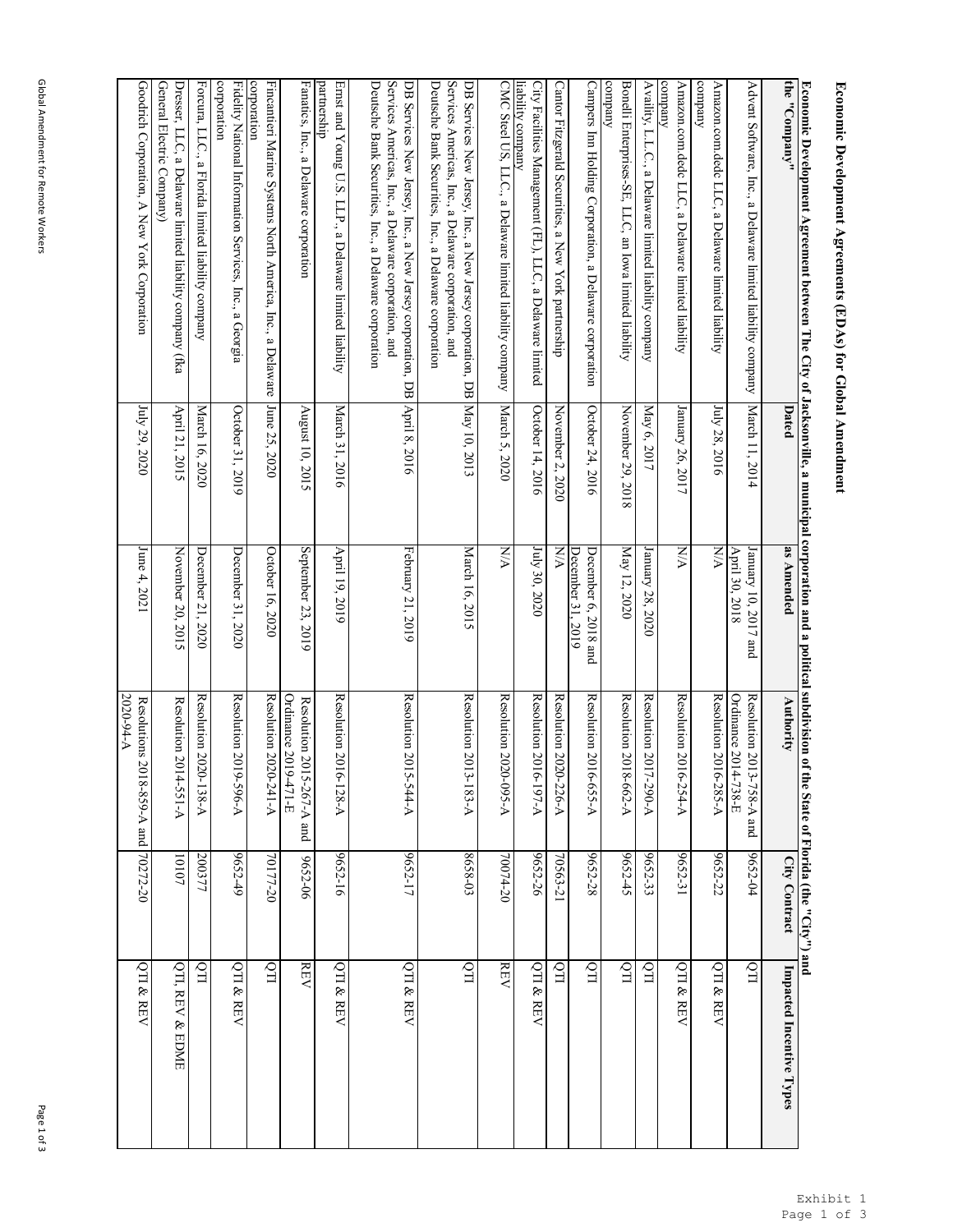| the<br>"Company"                                                                                                                                 | Dated                                          | as Amended                                     | Authority                                                 | City Contract      | Impacted Incentive Types |
|--------------------------------------------------------------------------------------------------------------------------------------------------|------------------------------------------------|------------------------------------------------|-----------------------------------------------------------|--------------------|--------------------------|
| Grace Aerospace,<br>LLC, a Florida limited liability company                                                                                     | June $28$ ,<br>, 2018                          | <b>N/A</b>                                     | Resolution 2018-286-A                                     | 9652-41            | ITO                      |
| JinkoSolar (U.S.) Industries,<br>Inc.,<br>a Delaware<br>corporation                                                                              | April 16,<br>2018                              | August $4$ ,<br>2020                           | Resolution 2018-149-A                                     | 10424              | QTI & REV                |
| Johnson & Johnson Vision Care, Inc., a Florida corporation                                                                                       | April 6, 2014                                  | NA                                             | Resolution 2013-521-A                                     | <b>t</b> L66       | <b>REV</b>               |
| Johnson & Johnson<br>Vision Care,<br>Inc.,<br>$\boldsymbol{a}$<br>Florida corporation                                                            | January 13, 2016                               | NA                                             | Resolution 2015-332-A                                     | $10 - t166$        | <b>REV</b>               |
| company<br><b>KLS</b><br>Martin Manufacturing,<br>LLC, a<br>Florida limited liability                                                            | April 14, 2016                                 | NA                                             | Resolution 2016-58-A                                      | 9652-19            | $\operatorname{REV}$     |
| company<br>LaRose Industries LLC, a New Jersey limited liability                                                                                 | April 9, 2019                                  | NA                                             | Resolution 2018-697-A                                     | 10604              | QTI & REV                |
| and Macquire Global Services (USA), LLC, a Delaware<br>Macquarie Holdings (U.S.A.),<br>limited liability company<br>Inc., a Delaware corporation | December 11, 2015                              | NA                                             | Resolution 2015-446-A                                     | 9652-08            | $\overline{\text{L}}$    |
| and Macquire Global Services (USA), LLC, a Delaware<br>Macquarie Holdings (U.S.A.), Inc., a Delaware corporation<br>limited liability company    | November 17, 2017                              | February 7<br>2019                             | Resolution 2017-388-A                                     | 9652-36            | QTI                      |
| McKesson Corporation,<br>B<br>Delaware corporation                                                                                               | February 14,<br>, 2018                         | XX                                             | Resolution 2017-474-A                                     | 9652-39            | $\operatorname{REV}$     |
| company<br>Mercedes-Benz USA, LLC, a Delaware limited liability                                                                                  | July 16, 2016                                  | NA                                             | Resolution 2016-402-A                                     | 9652-21            | $\overline{Q}$           |
| Metal Container Corporation, a Delaware corporation                                                                                              | January 27, 2016                               | December<br>20, 2016                           | 2013-758-A<br>Resolutions 2015-395-A and                  | 9652-13            | QTI & REV                |
| company (fka Preferred Freezer Services of Jacksonville II,<br>LLC<br>Lineage Logistics PFS,<br>LLC, a Delaware limited liability                | April 22,<br>2019                              | NA                                             | Resolution 2019-86-A                                      | 10608              | <b>REV</b>               |
| Rayonier Advanced Materials, Inc.,<br>$\boldsymbol{a}$<br>Delaware corporation                                                                   | September 20,<br>2018                          | $*$ Pending                                    | Resolution 2018-519-A                                     | 9652-42            | ЦÒ                       |
| Resource Solutions Florida, Inc.,<br>a Florida corporation                                                                                       | May 2, 2016                                    | December<br>2, 2020                            | Resolution 2015-833-A                                     | 9652-18            | ITQ <sup>1</sup>         |
| Safariland, LLC,<br>a Delaware limited liability company                                                                                         | November 10, 2016                              | February 1<br>March 29,<br>8, 2020<br>2018 and | Resolution 2016-653-A                                     | 9652-27            | ЦÒ                       |
| Saft America, Inc.,<br>a Delaware corporation                                                                                                    | October 22, 2009                               | 10, 2018<br>April 27,<br>N<br>016 and August   | Ordinance 2018-382-E<br>Ordinance 2009-654-E<br>$\otimes$ | 19431              | <b>REV</b>               |
| Selene Finance LP, a Delaware limited partnership                                                                                                | July 9, 2014                                   | NN                                             | Resolution 2014-334-A                                     | 9652-05            | $\overline{CD}$          |
| SS&C<br>SoFi Lending Corp.,<br>Technologies, Inc., a Delaware corporation<br>a California corporation                                            | September<br>August 28,<br>23,<br>2019<br>2019 | <b>NA</b><br>XNA                               | Resolution 2019-377-A<br>Resolution 2019-491-A            | $10-9506$<br>10701 | QTI<br>ЦÒ                |
| Suddath Van Lines, Inc., a Florida corporation                                                                                                   | August 10, 2020                                | June 1, 2021                                   | Resolution 2020-259-A                                     | 70312-20           | QTI                      |
| SunGard Data Systems,<br>Inc.,<br>a Delaware corporation                                                                                         | March<br>7,2016                                | March 30,<br>2017                              | Ordinance 2015-780-E                                      | 9652-14            | QTI & REV                |

## **Economic Development Agreement between The City of Jacksonville, a municipal corporation and a political subdivision of the State of Florida (the "City") and** <u>Economic Development Agreement between The City of Jacksonville, a municipal corporation and a political subdivision of the State of Florida (the "City") and the streement between The City of Jacksonville, a municipal cor</u>